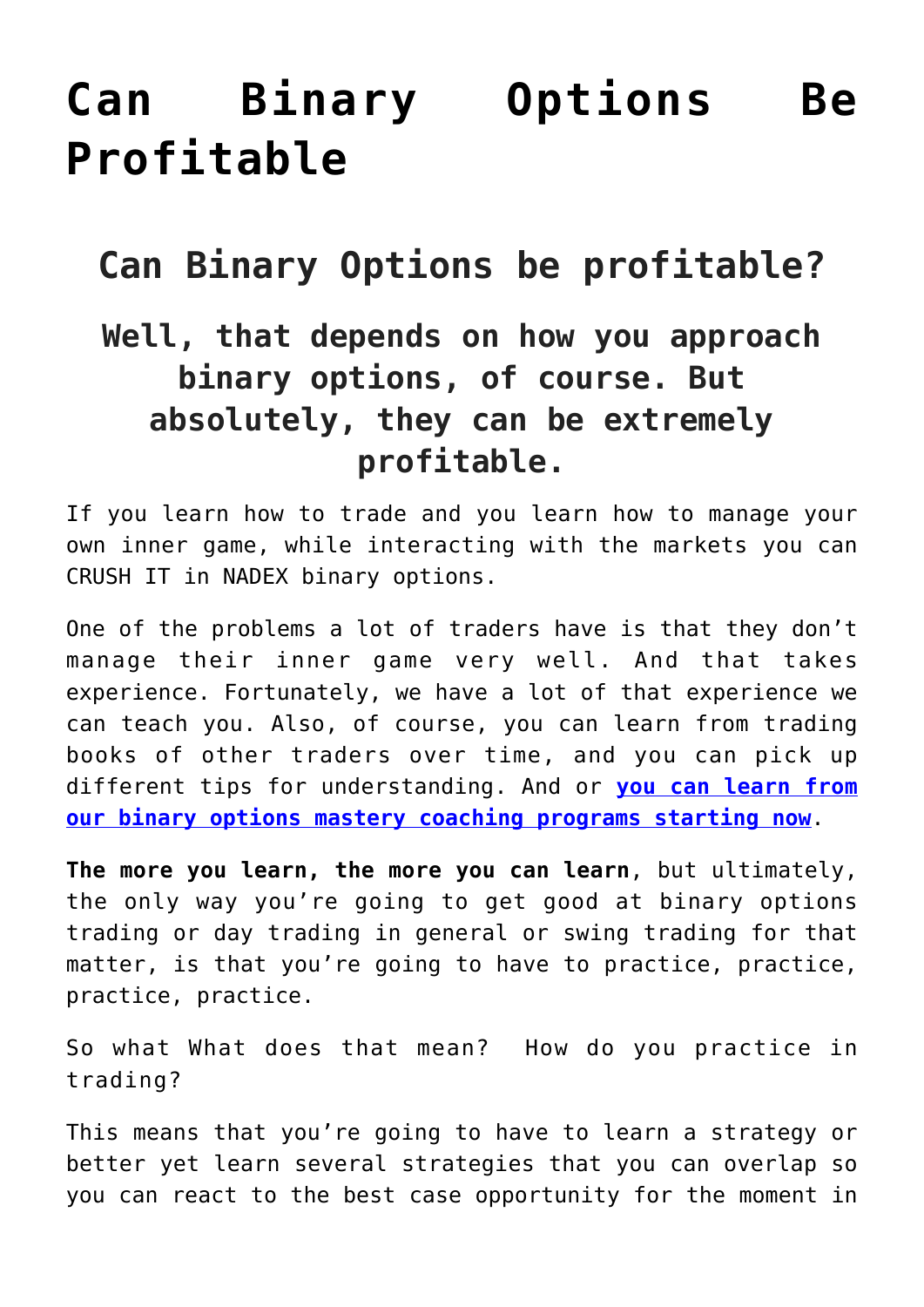real-time. Therefore, you would want to look at [joining one](https://binaryoptionsauthority.com/binary-options-authority-mastery-trading-coaching-programs/) [of our coaching programs,](https://binaryoptionsauthority.com/binary-options-authority-mastery-trading-coaching-programs/) which teaches you how to become a super strategy trader.

On the other hand, you'd want to learn how to systems trade as well, because a systems trader simply reduces everything to a set of rules that they just simply do without thinking. It's a much easier way to trade. And it can provide a lot more consistent results. We have a lot of binary options systems that we've developed over the years and we've been doing this since 2009. So you'll certainly want to learn our binary options system since any one of those systems has a potential to set you financially free.

Now with NADEX binary options, you have a whole massive world of profit opportunity. NADEX is absolutely fantastic. You can trade for the sake of selling premium, you can trade for the sake of old school binary approach, you can trade for the sake of swing trading or micro swing trading or intraday day trading, swing trading, you can trade for the sake of riding these homerun moves and do so multiple times a day. And we're talking about turning 10 into 100, or turning 20 into 100 or 15 and 100 into 100 several times a day.

It's absolutely ridiculous the potential that there is with NADEX , but you're going to be have to become highly organized in your approach in order to make this money at an NADEX And so therefore, you're going to need to learn the trading systems and you're going to need to practice them and study them historically to get them down pat so then you can smartly put yourself in a position to have high probability trades done over and over. So then you can net out a profit, subtracting out your costs from your revenues, whereas of course, we want our revenues to be higher and much higher than our costs.

So therefore, what you want to do is get started, *[join our](https://binaryoptionsauthority.com/newsletter/)*